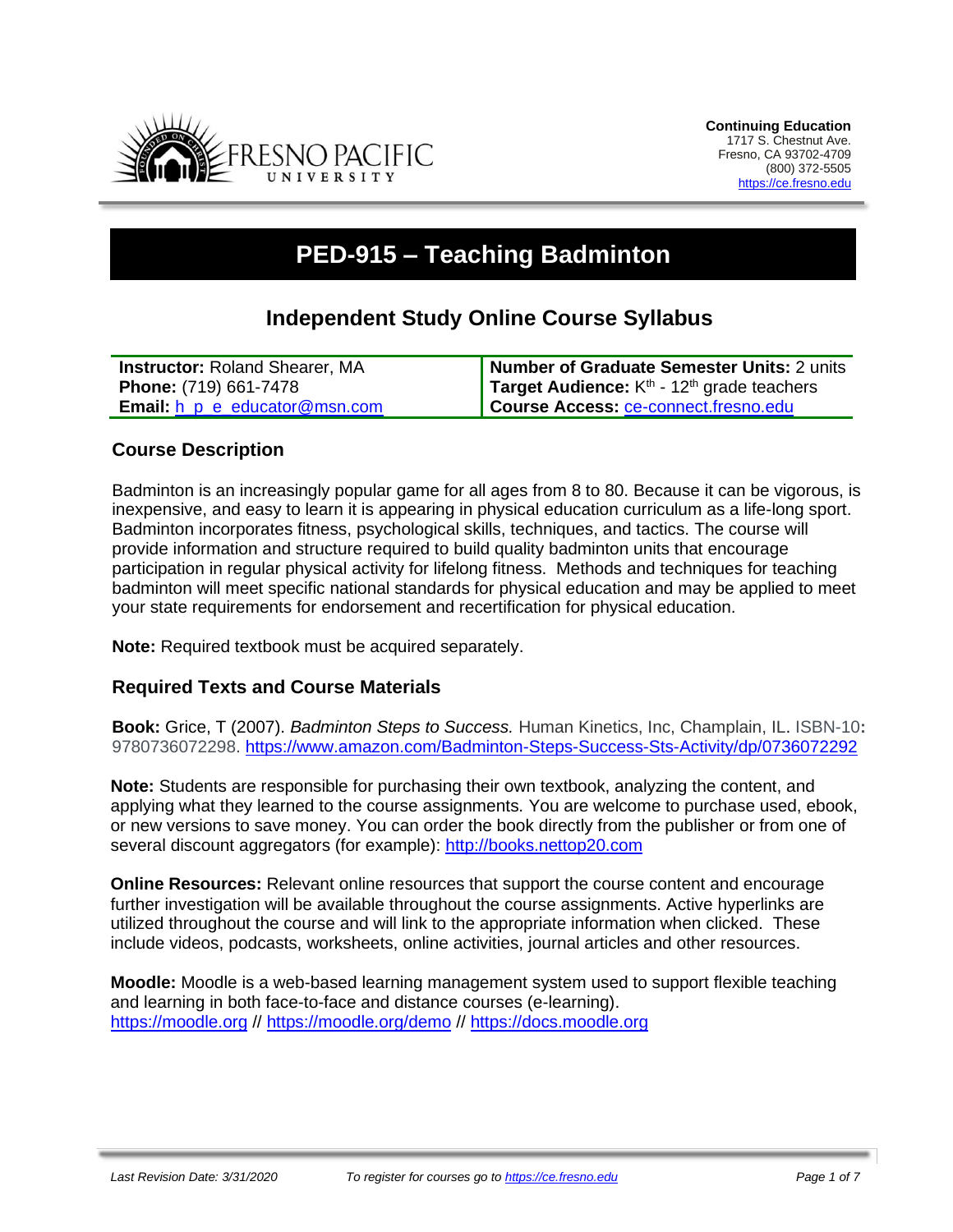# **Course Dates**

Self-paced; students may enroll at any time and take up to one year, from the date of registration, to complete assignments. Students may complete assignments in no less than three weeks for a 3 unit course (one week per unit).

### **National Standards Addressed in This Course**

#### **National Board for Professional Teaching Standards (NBPTS)**

[\(http://www.nbpts.org/standards-five-core-propositions/\)](http://www.nbpts.org/standards-five-core-propositions/)

First published in 1989 and updated in 2016, *[What Teachers Should Know and Be Able to Do](http://www.accomplishedteacher.org/)* articulates the National Board's Five Core Propositions for teaching. The Five Core Propositions - comparable to medicine's Hippocratic Oath — set forth the profession's vision for accomplished teaching. Together, the propositions form the basis of all National Board Standards and the foundation for National Board Certification. Course assignments have been designed so students can demonstrate excellence against these professional teaching standards whenever possible.

- Proposition 1: Teachers are committed to students and their learning
- Proposition 2: Teachers know the subject they teach and how to teach those subjects to students
- Proposition 3: Teachers are responsible for managing and monitoring student learning
- Proposition 4: Teachers think systematically about their practice and learn from experience
- Proposition 5: Teachers are members of learning communities

#### **SHAPE America's National PE Standards:** [\(http://www.shapeamerica.org/\)](http://www.shapeamerica.org/)

- Standard 1 The physically literate individual demonstrates competency in a variety of motor skills and movement patterns.
- Standard 2 The physically literate individual applies knowledge of concepts, principles, strategies and tactics related to movement and performance.
- Standard 3 The physically literate individual demonstrates the knowledge and skills to achieve and maintain a health-enhancing level of physical activity and fitness.
- Standard 4 The physically literate individual exhibits responsible personal and social behavior that respects self and others.
- Standard 5 The physically literate individual recognizes the value of physical activity for health, enjoyment, challenge, self-expression and/or social interaction.

# **Continuing Education Program Student Learning Outcomes**

| CE <sub>1</sub> | Demonstrate proficient written communication by articulating a clear focus,<br>synthesizing arguments, and utilizing standard formats in order to inform and<br>persuade others, and present information applicable to targeted use. |
|-----------------|--------------------------------------------------------------------------------------------------------------------------------------------------------------------------------------------------------------------------------------|
| CE <sub>2</sub> | Demonstrate comprehension of content-specific knowledge and the ability to apply it<br>in theoretical, personal, professional, or societal contexts.                                                                                 |
| CE <sub>3</sub> | Reflect on their personal and professional growth and provide evidence of how such<br>reflection is utilized to manage personal and professional improvement.                                                                        |
| CE <sub>4</sub> | Apply critical thinking competencies by generating probing questions, recognizing<br>underlying assumptions, interpreting and evaluating relevant information, and<br>applying their understandings to the professional setting.     |
| CE <sub>5</sub> | Reflect on values that inspire high standards of professional and ethical behavior as<br>they pursue excellence in applying new learning to their chosen field.                                                                      |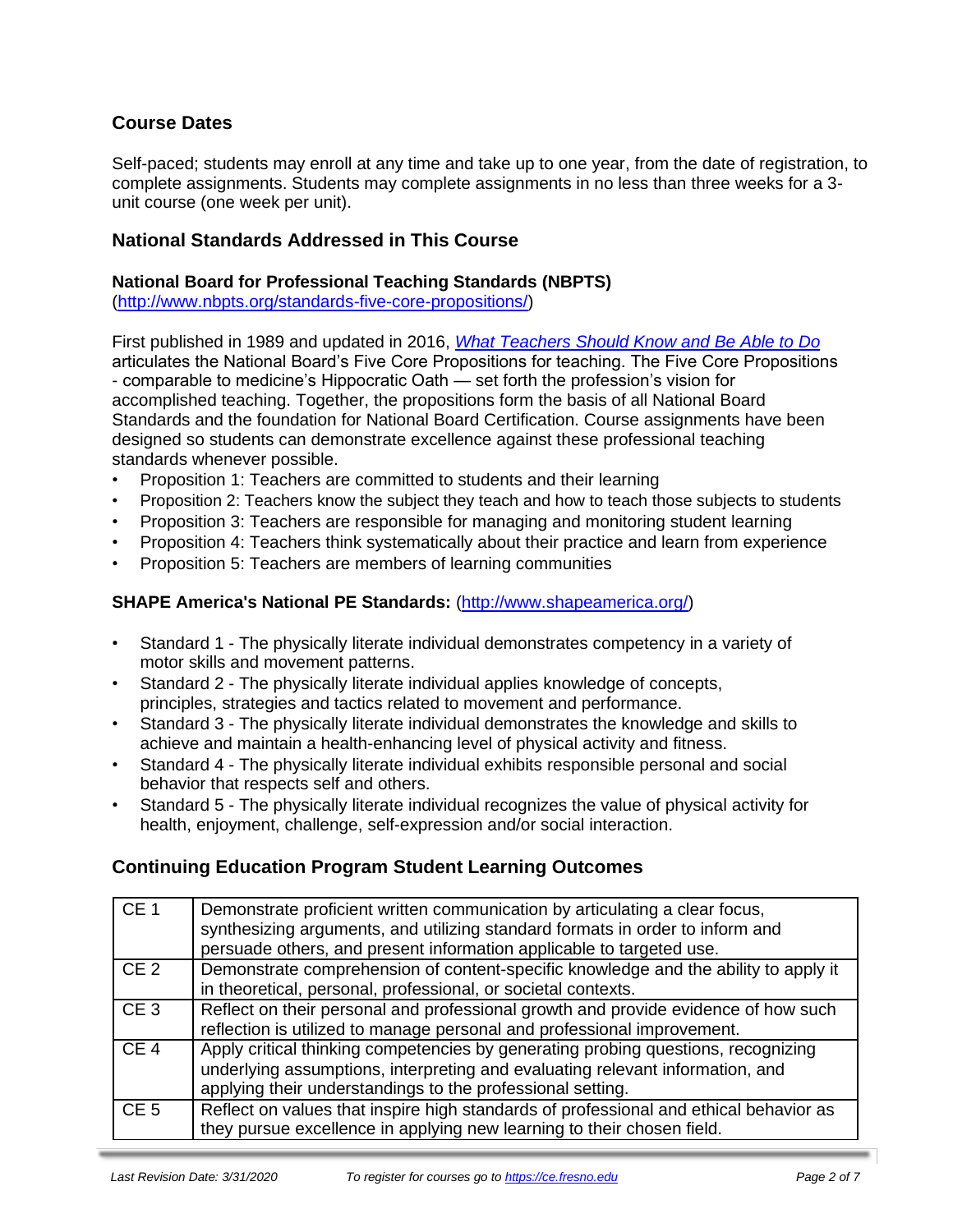| CE <sub>6</sub> | I dentify information needed in order to fully understand a topic or task, organize that |
|-----------------|------------------------------------------------------------------------------------------|
|                 | I information, identify the best sources of information for a given enquiry, locate and  |
|                 | critically evaluate sources, and accurately and effectively share that information.      |

# **Student Learning Outcomes (SLOs) for This Course**

| <b>Student Learning Outcomes for This Course</b><br>By the end of this course student will be able to:         | <b>National Standards</b><br><b>Addressed in This</b><br>Course* | Continuing<br><b>Education Program</b><br><b>Student Learning</b><br><b>Outcomes</b><br>Addressed** |
|----------------------------------------------------------------------------------------------------------------|------------------------------------------------------------------|-----------------------------------------------------------------------------------------------------|
| 1. Define, goals and objectives of badminton,<br>based on physical education's national<br>education standards | <b>SHAPE Standards</b><br>1, 2                                   | CE 2, 4, 5, 6                                                                                       |
| 2. Apply the guidelines for exercising<br>badminton safety                                                     | <b>SHAPE Standards</b><br>1, 2                                   | CE <sub>2</sub>                                                                                     |
| 3. Implement instructional strategies for<br>teaching badminton in the classroom                               | <b>SHAPE Standards</b><br>2, 3                                   | CE 1, 2, 4                                                                                          |
| 4. Implement badminton activities into their<br>physical education program                                     | <b>SHAPE Standards</b><br>1,2,3,5                                | CE 1, 2, 4                                                                                          |
| 5. Be able to instruct the fundamental skills and<br>strategies of badminton                                   | <b>SHAPE Standards</b><br>1,2,3                                  | CE 1, 2, 4                                                                                          |
| 6. Selection and care for equipment                                                                            | <b>SHAPE Standard 1</b>                                          | CE 2, 4, 6                                                                                          |
| 7. Determine educational standards                                                                             | <b>SHAPE Standards</b><br>1,2,3,4,5                              | CE 3, 4, 5, 6                                                                                       |

\* Please refer to the section on **National Standards Addressed in This Course**

\*\* Please refer to the section on **Continuing Education Program Student Learning Outcomes**

# **Topics, Assignments, and Activities**

| <b>Module</b><br><b>Module Title</b> | <b>Module Assignments and Activities</b> | <b>Points</b><br><b>Possible</b><br>for Each<br><b>Assignment</b> |
|--------------------------------------|------------------------------------------|-------------------------------------------------------------------|
| <b>Module 1 - History of</b>         | 1.1 Badminton History Review             | 20 pts                                                            |
| <b>Badminton</b>                     | 1.2 Badminton History Timeline           | 20 pts                                                            |
|                                      | 1.3 Module Forum                         | 10 pts                                                            |
| <b>Module 2 - Textbook</b>           | 2.1 Badminton Book Evaluation            | 20 pts                                                            |
| Review                               | 2.2 Teacher/Coach Interview              | 20 pts                                                            |
|                                      | 2.3 Module Forum                         | 10 pts                                                            |
| Module 3 - Research                  | 3.1 Badminton Research and Networking    | 20 pts                                                            |
| & Networking                         | 3.2 Module Forum                         | 10 pts                                                            |
| Module 4 - Pedagogy                  | 4.1 Badminton Unit Planning              | 20 pts                                                            |
| & Block                              | 4.2 Badminton Teaching Observation       | 20 pts                                                            |
| Planning                             | 4.3 Module Forum                         | 10 pts                                                            |
| <b>Module 5 - Ancillaries</b>        | 5.1 Badminton Pedagogical Tool           | 20 pts                                                            |
| & Assessments                        | 5.2 Badminton Assessment                 | 20 pts                                                            |
|                                      | 5.3 Module Forum                         | 10 pts                                                            |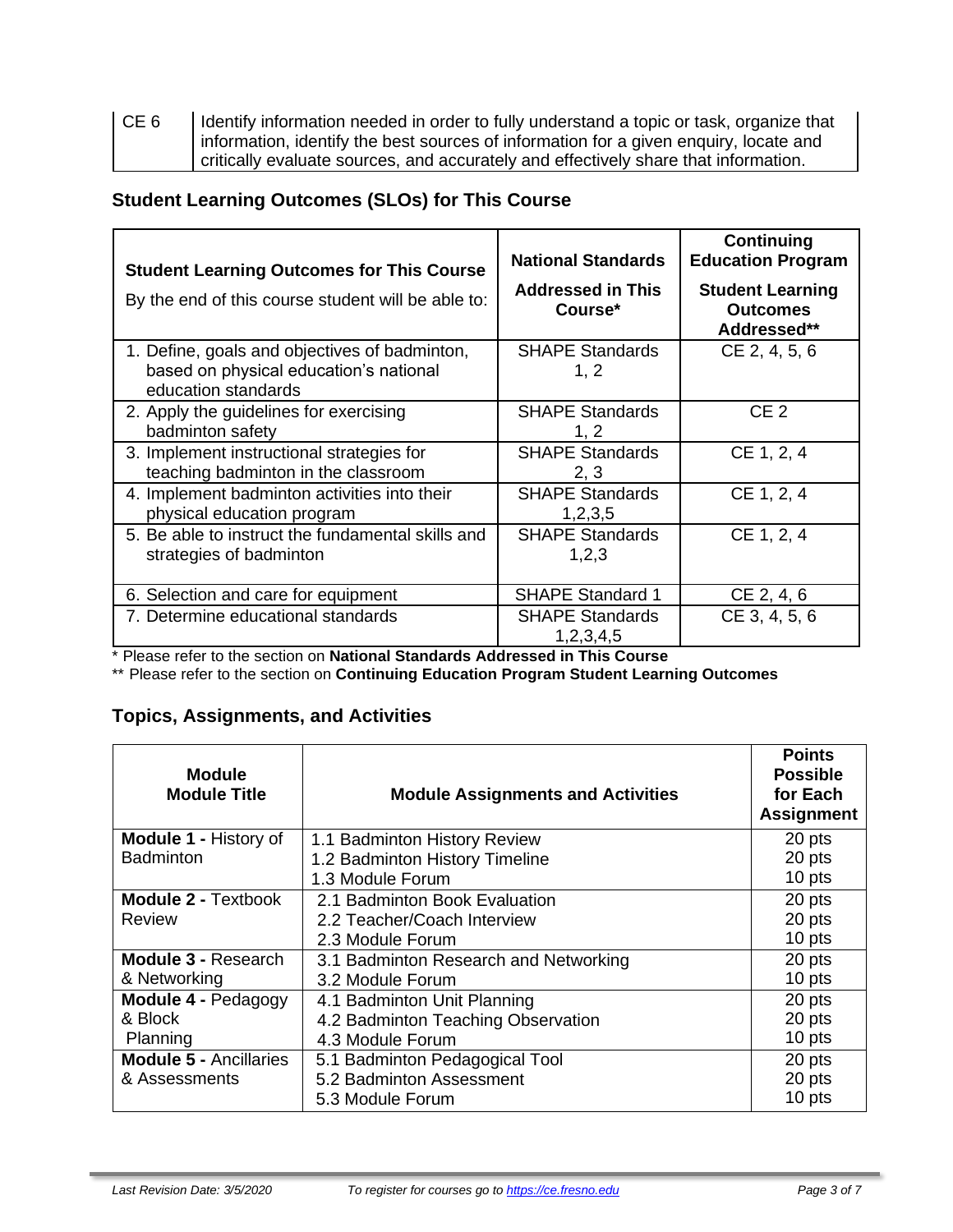| Module 6 -  | 6.1 Badminton Lesson Plan 1        | 20 pts  |
|-------------|------------------------------------|---------|
| Culminating | 6.2 Badminton Lesson Plan 2        | 20 pts  |
| Assignment  | 6.3 Badminton Teaching Observation | 20 pts  |
|             | 6.4 Module Forum                   | 10 pts  |
|             | <b>TOTAL POINTS</b>                | 300 pts |

# **Grading Policies, Rubrics, and Requirements for Assignments**

#### **Grading Policies**

- Assignments will be graded per criteria presented in the course rubrics.
- $\bullet$  A = 90-100% and B = 80-89%, (anything below 80% will not receive credit.)
- The discernment between an A or a B letter grade is at the discretion of the instructor based on the quality of work submitted (see course rubrics).
- Coursework falling below a B grade will be returned with further instructions.
- All assignments must be completed to receive a grade and are expected to reflect the quality that teacher-training institutions require of professional educators. If completed assignments do not meet this standard, students will be notified with further instructions from the instructor.

| Grade     | <b>Percent</b> | <b>Description</b> | <b>Rubric</b>                                                                                                                                                                                   |
|-----------|----------------|--------------------|-------------------------------------------------------------------------------------------------------------------------------------------------------------------------------------------------|
| A         | 90-100%        | Excellent          | Meets all course / assignment requirements with<br>significant evidence of subject mastery and<br>demonstration of excellent graduate level<br>professional development scholarship.            |
| B         | 80-89%         | Very Good          | Adequately meets criteria for all course/assignment<br>requirements - demonstrates subject competency<br>with very good graduate level professional<br>development scholarship.                 |
| <b>NC</b> | Below 80%      | Unacceptable       | Does not meet the minimum criteria for all<br>course/assignment requirements and demonstrated<br>little, if any, evidence of acceptable graduate level<br>professional development scholarship. |

# **Grading Rubrics**

#### **Writing Requirements**

- **Superior:** Writing is clear, succinct, and reflects graduate level expectations. Clearly addresses all parts of the writing task. Maintains a consistent point of view and organizational structure. Include relevant facts, details, and explanations.
- **Standard:** Writing is acceptable with very few mistakes in grammar and spelling. Addresses most parts of the writing task. Maintains a mostly consistent point of view and organizational structure. Include mostly relevant facts, details, and explanations.
- **Sub-standard:** Writing contains noticeable mistakes in grammar and spelling. Does not address all parts of the writing task. Lacks a consistent point of view and organization structure. May include marginally relevant facts, details, and explanations.

#### **Lesson Plan Requirements**

• **Superior:** Instructional goals and objectives clearly stated. Instructional strategies appropriate for learning outcome(s). Method for assessing student learning and evaluating instruction is clearly delineated and authentic. All materials necessary for student and teacher to complete lesson clearly listed.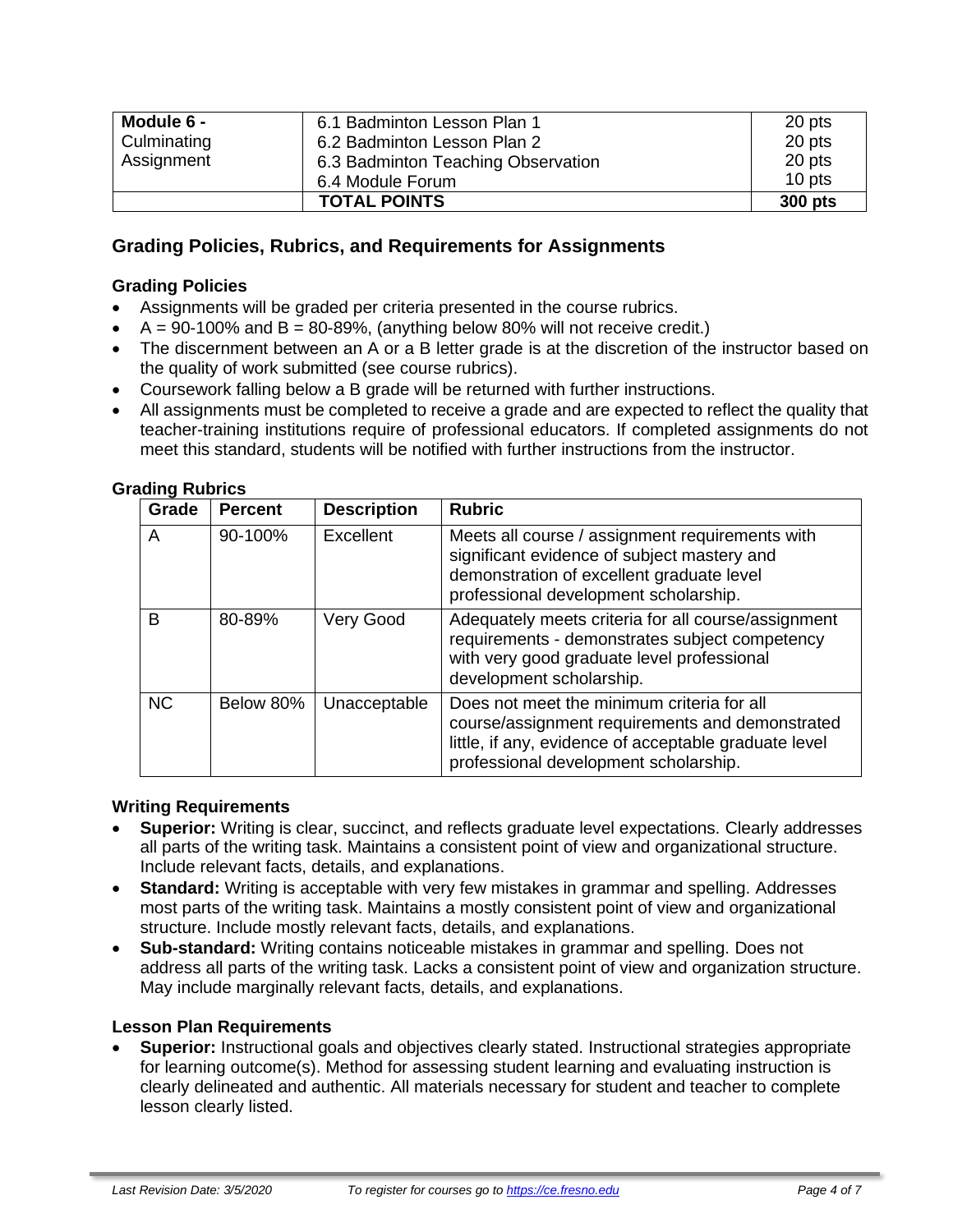- **Standard:** Instructional goals and objectives are stated but are not easy to understand. Some instructional strategies are appropriate for learning outcome(s). Method for assessing student learning and evaluating instruction is present. Most materials necessary for student and teacher to complete lesson are listed.
- **Sub-standard:** Instructional goals and objectives are not stated. Learners cannot tell what is expected of them. Instructional strategies are missing or strategies used are inappropriate. Method for assessing student learning and evaluating instruction is missing. Materials necessary for student and teacher to complete lesson are missing.

#### **Forum Requirements**

- **Superior:** Response was at least 1 page (3 fully developed paragraphs) in length. Thoroughly answered all the posed questions, followed all the assignment directions, proper grammar and no spelling errors. Language is clear, concise, and easy to understand. Uses terminology appropriately and is logically organized.
- **Standard:** Response was ½ to 1 page in length (2-3 fully developed paragraphs). Answered all the questions but did not provide an in-depth analysis, followed most of the assignment directions, proper grammar and no spelling errors. Language is comprehensible, but there a few passages that are difficult to understand. The organization is generally good.
- **Sub-standard:** Response was less than ½ page in length (1 paragraph). Did not answer all the required questions and/or statements or responses were superficial, vague, or unclear, did not follow the assignment directions, many grammar and spelling errors. Is adequately written, but may use some terms incorrectly; may need to be read two or more times to be understood.

# **Instructor/Student Contact Information**

Throughout the course participants will be communicating with the instructor and their classmates on a regular basis using asynchronous discussion forums. A virtual office is utilized for class questions and students are provided with instructor contact information in the event they want to make email or phone contact. In addition, students are encouraged to email or phone the instructor at any time. Students will also receive feedback on the required assignments as they are submitted.

# **Forums**

Participation is an important expectation of this course and all online courses. Online discussions promote reflection and analysis while allowing students to appreciate and evaluate positions that others express. While students may not be engaging with the same students throughout this course they will be expected to offer comments, questions, and replies to the discussion question whenever possible. The faculty role in the discussion forum is that of an observer and facilitator.

# **Coursework Hours**

Based on the Carnegie Unit standard, a unit of graduate credit measures academic credit based on the number of hours the student is engaged in learning. This includes all time spent on the course: reading the textbook, watching videos, listening to audio lessons, researching topics, writing papers, creating projects, developing lesson plans, posting to discussion boards, etc. Coursework offered for FPU Continuing Education graduate credit adheres to 45 hours per semester unit for the 900-level courses. Therefore, a student will spend approximately 90 hours on a typical 2-unit course or 135 hours on a typical 3-unit course.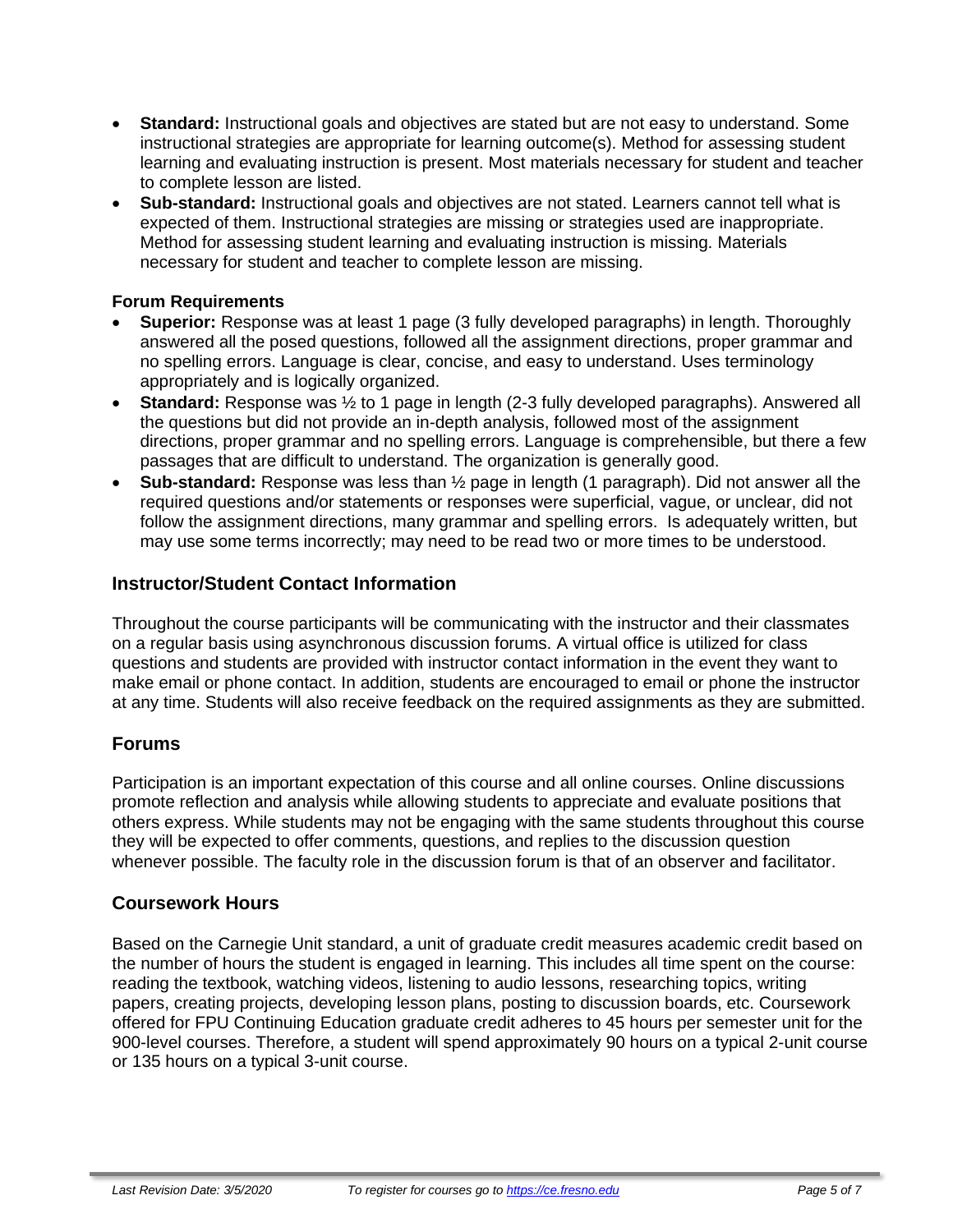# **Services for Students with Disabilities**

Students with disabilities are eligible for reasonable accommodations in their academic work in all classes. In order to receive assistance, the student with a disability must provide the Academic Support Center with documentation, which describes the specific disability. The documentation must be from a qualified professional in the area of the disability (i.e. psychologist, physician or educational diagnostician). Students with disabilities should contact the Academic Support Center to discuss academic and other needs as soon as they are diagnosed with a disability. Once documentation is on file, arrangements for reasonable accommodations can be made. For more information and for downloadable forms, please go to [https://www.fresno.edu/students/academic](https://www.fresno.edu/students/academic-support/services-students-disabilities)[support/services-students-disabilities.](https://www.fresno.edu/students/academic-support/services-students-disabilities)

# **Plagiarism and Academic Honesty**

All people participating in the educational process at Fresno Pacific University are expected to pursue honesty and integrity in all aspects of their academic work. Academic dishonesty, including plagiarism, will be handled per the procedures set forth in the Fresno Pacific University Catalogue <https://www.fresno.edu/students/registrars-office/academic-catalogs>

# **Technology Requirements**

To successfully complete the course requirements, course participants will need Internet access, can send and receive email, know how to manage simple files in a word processing program, and have a basic understanding of the Internet. Please remember that the instructor is not able to offer technical support. If you need technical support, please contact your Internet Service Provider.

**Moodle:** This course will be delivered totally online. Moodle is a learning management system that provides students access to online resources, documents, graded assignments, quizzes, discussion forums, etc. Moodle is easy to learn and has a friendly user interface. To learn more about Moodle, go to [https://docs.moodle.org/33/en/Student\\_FAQ.](https://docs.moodle.org/33/en/Student_FAQ) There are also some student tutorials on the Center for Online Learning website at Fresno Pacific University - [https://col.fresno.edu/student.](https://col.fresno.edu/student)

**Moodle Site Login and Passwords:** Students will need to have internet access to log onto [https://ce-connect.fresno.edu.](https://ce-connect.fresno.edu/) The username and password numbers for Moodle access will be sent to you by the university using the email address you submitted at the time of registration. The instructor will then contact you with a welcome communication. If you need help with your username and password recovery, please contact the Continuing Education office at (800) 372- 5505 or (559) 453-2000 during regular office hours - Mon-Fri 8:00 am to 5:00 pm. or email them at [prof.dev@fresno.edu.](mailto:prof.dev@fresno.edu)

**Getting Help with Moodle:** If you need help with Moodle, please contact the Center for Online Learning (COL), by telephone or the website. Help by phone (559) 453-3460 is available Mon-Thurs 8:00 am to 8:00 pm and on Fridays from 8:00 am to 5:00 pm, or by filling out a "Request Services" form at [https://col.fresno.edu/contact/request-services.](https://col.fresno.edu/contact/request-services) Please identify that you are with the "School = Continuing Education".

# **Final Course Grade and Transcripts**

When all work for the course has been completed, students will need to logon to the Continuing Education website [\(https://ce.fresno.edu/my-account\)](https://ce.fresno.edu/my-account) and "Request Final Grade". Once the instructor receives the requests and submits the grade online, students may log back in to view